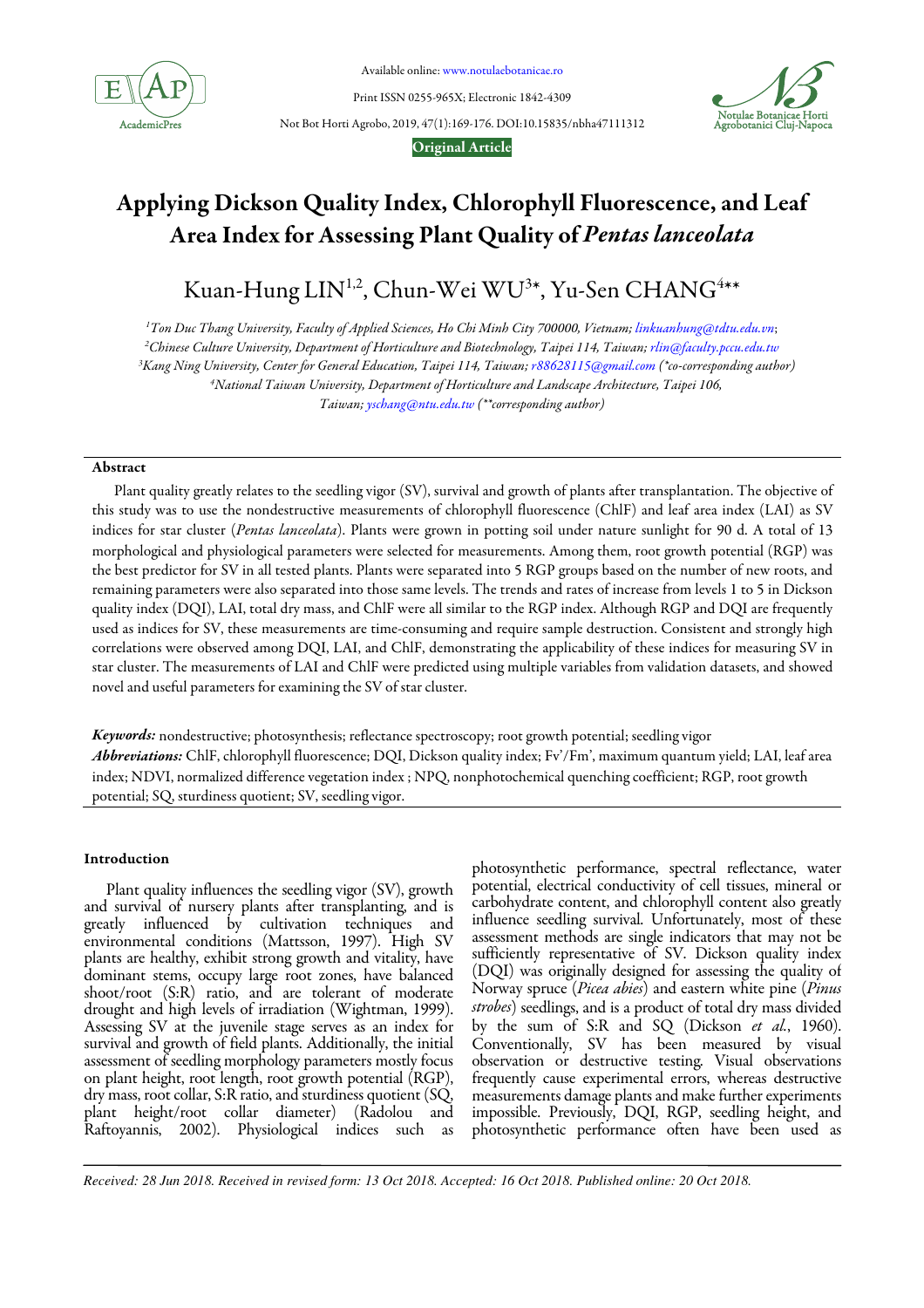indicators for SV, but are time-consuming and destructive to plants (Ellison *et al.*, 2016).

Under natural conditions, photosynthesis is regulated biochemically in response to environmental changes to maintain a balance between the rates of component processes and concentrations of metabolites. Plants adapt photosynthesis to a certain degree in response to the prevailing environment, and the sensitivity of photosynthesis to stress varies among plant species and cultivars. Photoinhibition of photosynthesis is characterized by a reduction in the quantum yield of photochemistry and a decrease in chlorophyll fluorescence (ChlF), which entails not only the inhibition of photosystem (PS) II but also increases thermal de-excitation of excited chlorophyll (Chl) (Demming-Adams et al., 1996). The ChlF measurement, a noninvasive technique, has been widely used in a range of photosynthetic organisms and tissues to study the functional changes in the photosynthetic apparatus in controlled environments and in the field under varying stress intensities (Huang et al., 2013; Wilson and Jacob, 2012). Using the ChlF imaging system, Chiu et al. (2015) found that leaf spots on cabbage seedlings could be detected 8 h earlier compared with using a charge-coupled device camera. Recently, Kowalczyk et al. (2018) assessed the quality and storage ability of the lettuce and to determine ChlF parameters, which could well characterize early changes of quality during plant growth, production, and storage. Reflectance spectroscopy is another under-exploited noninvasive technique that can be used in physiological studies because of its simplicity, rapidity, and nondestructive nature (Levizou et al., 2005). Various reflectance spectra from leaves have been employed to calculate a series of vegetation indices used to monitor plant growth. Reflectance spectra are altered when stress occurs, enabling the use of a series of different vegetation indices such as the normalized difference vegetation index (NDVI) for a quantitative yield measurement of plant growth (Devitt et al., 2005). Different theoretical models based on leaf reflectance exist to predict leaf Chl content, water content, and other variables associated with vegetative structure (Strachan et al., 2002). Previously, we found that validation of leaf soil-plant analysis development (SPAD), NDVI, and  $\Delta$ F/Fm' indices are accurate predictors of leaf nitrogen (N) concentration and can be used for non-destructive estimation of the proper timing for N-solution irrigation of P. lanceolata (Wu et al., 2015). Therefore, reflectance indices may be useful for measuring leaf SV in bedded ornamental plants grown in an open field.

The objectives of this study were to employ nondestructive measurements to determine SV and develop a precise, integrated, and quantitative measurement of star cluster. We attempted to determine whether ChlF and LAI could be used as sensitive metrics to develop algorithms for estimating plant SV corresponding to DQI. Experimental plants were examined morphologically and physiologically to establish SV indices. Rapid and nondestructive measurements of leaf area index (LAI) and ChlF were used to assess plant status to accelerate the analysis of plant SV.  $LAI \times (\Delta F/Fm')$  represents novel and useful parameters for examining the SV of star cluster and provides insight into the evaluation of plant SV.

# Materials and Methods

# Experimental site and plant material

Star cluster (*Pentas lanceolata*) belong to tropical plant and is one of the few ornamental plants that grow well under high temperature and humidity of Taiwan summers, and is commonly used in flower beds. Seeds of star cluster were purchased from Known-You Seed Co. (Taipei, Taiwan) for our experiments. Seeds were germinated and grown on plastic plug trays (Blackmore Inc., CA, USA) with 288 cells tray  $(6.18 \text{ cm}^3 \text{ cell}^{-1})$  for 2 weeks until the seedlings were about 3 to 6 cm in height. The medium used was a commercial potting mix of peat moss and perlite (4:1 v/v). The seedlings were then transplanted into 5-inch pots (1939 mL), and grown in an open field at National Taiwan University from late July to early September 2014 (1500 μmol·m-2·s-1 photosynthetic photon flux (PPF). Average day/night temperatures and day length were 31.4/27.9 °C day/night and 14 h, respectively, during the period of study. Plants were watered three times a week, and an optimal amount of a compound fertilizer solution  $(N-P_2O_5-K_2O,$ 20-20-20, Peters Professional<sup>"</sup>, OH, USA) was applied once a week. Plants ranging in size from 28 to 60 cm in height were used for SV testing of DQI, LAI, RGP, total dry mass, S:R ratio, sturdiness quotient, ChlF, and spectral reflectance. Twenty samples were randomly selected and grouped into 5 classes according to RGP. Various quality associated parameters were evaluated against DQI for the selection of a non-destructive index to replace DQI.

Seven phenotypic traits were measured in each plant:

- 1. Plant height, measured as the height (cm) above the soil;
- 2. Root collar diameter (mm), measured at 1 cm under the soil surface using a Vernier caliper;
- Sturdiness quotient (SQ), calculated by dividing plant height by root collar diameter;
- 4. Shoot/root (S:R) ratio, measured as shoot dry mass divided by root dry mass;
- 5. Dickson quality index (DQI), measured as plant total dry mass (numerator) divided by summation of SQ and S:R ratio (denominator). Samples were dried in an oven at 70℃ for four days and measured as dry mass;
- 6. Root growth potential (RGP). At 90 d, roots were carefully removed from each plant's attached soil medium without damaging them. Roots were cleaned with water to remove excess soil and trimmed, followed by re-planting into soilless media consisting of peat moss and perlite in a ratio of 4:1  $(v/v)$ . Plants were then given optimal water and fertilization. After four weeks, plants were lifted out of the growth media and the number of newly grown roots >1 cm in diameter were counted (Tanaka et al., 1997); and
- 7. Leaf area index (LAI), as measured by a portable LAI-2000 Plant Canopy Analyzer (LI-COR; Lincoln, Nebraska, USA) and calculated by dividing all leaf area  $(m<sup>2</sup>)$  by canopy structure  $(m<sup>2</sup>)$ , was compared to radiation measurements (Facchi et al., 2010).

Among morphological and physiological parameters, the trends and rates of increases from level  $\tilde{1}$  to  $\tilde{5}$  in DQI, LAI, total dry mass,  $\triangle F/Fm'$ , and qP were recorded.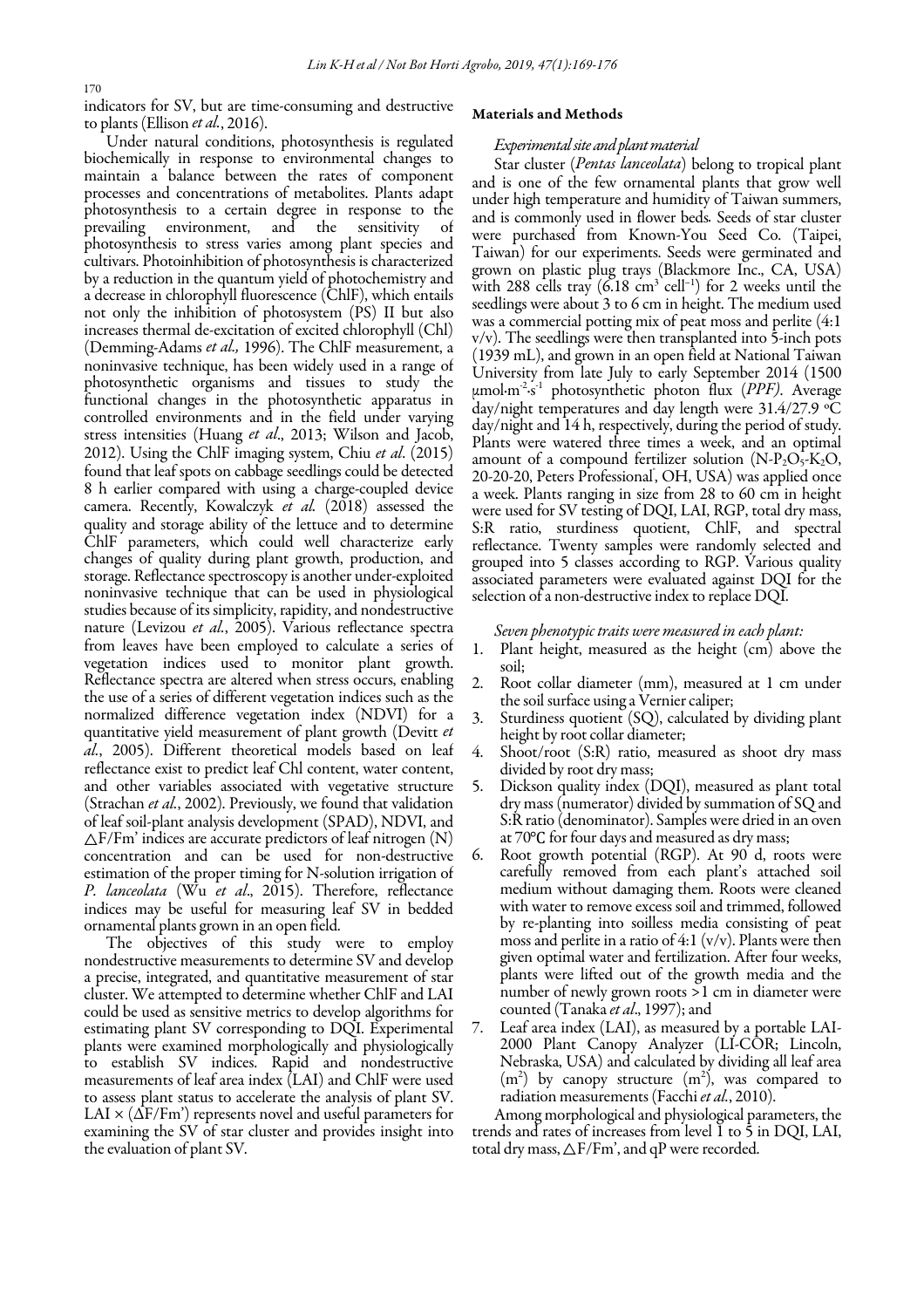## Chlorophyll fluorescence (ChlF)

Chlorophyll fluorescence (ChlF) parameters were measured at ambient temperature in dark-adapted for 30 min with a portable modulated fluorometer (Monitoring-Pam Multi-Channel Chl Fluorometer; Heinz Walz GmbH, Inc., Effeltrich, Germany). Tested plants at the middle portion of mature, healthy, and fully expanded third leaves were targeted for measurements. The minimal chlorophyll fluorescence (Fo) and maximal chlorophyll fluorescence (Fm) of dark-adapted samples were determined with modulated irradiation of a weak blue light emitting diode (LED) beam (measuring light) and saturating pulse, respectively. The maximum photochemical quantum yield (Fv/Fm) was then calculated where Fv was the yield of variable fluorescence calculated as Fm–Fo. For measurements of Fv/Fm, samples were well-acclimated to dark conditions so that all reactions centers were in the open state and non-photochemical dissipation of excitation energy was minimal. The sample was continuously irradiated with actinic light for 6 min. The intensity of actinic light 1500  $\mu$ mol·m<sup>-2</sup>·s<sup>-1</sup> was selected which was equivalent to the actual growth light. During the lightadapted state, the F' was detected shortly before a saturating pulse applied. A saturating pulse at  $4,000 \mu$ mol·m<sup>-2</sup>·s<sup>-1</sup> was subsequently imposed to determine the maximum chlorophyll fluorescence level in the light (Fm'). The effective photochemical quantum yield of PSII (∆F/Fm') in the light-adapted state is given as  $\Delta F/Fm' = (Fm' - F') / Fm'$ , where ∆F is the variation of chlorophyll fluorescence levels between Fm' and F'. The quantum yield of electron transfer at PSII (ФPSII) is a measurement of the overall efficiency of the PSII reaction centers. Several parameters can then be computed based on modulated fluorescence kinetics: NPQ (non photochemical quenching) =  $(Fm-Fm')/Fm$ ; qP =  $(Fm^2-F^2)$  /  $(Fm^2-Fo^2)$ , where  $Fo^2$  is the minimal fluorescence level of an illuminated sample that is lowered than Fo. The Fo' level was determined during a dark interval following the saturating pulse (Kitao *et al.*, 2006; Porcar-Castell et al., 2008). Measurements were recorded by the WinControl-3 software (Heinz Walz, Effeltrich, Germany).

#### Reflectance spectroscopy

(R800 – R660) / (R800 + R660) (Devitt *et al.*, 2005). Spectral reflectance was measured from mature, healthy, fully expanded third leaves at wavelengths of 305–2150 nm at 1 nm intervals using a Handy Spec Field 2.2 Tec5 spectrophotometer (Oberursel, Germany). Various spectra were used to calculate the vegetation index and determine any useful information related to SV, such as normalized difference vegetation index (NDVI), which is calculated as

#### Statistical analysis

SV measurements were analyzed by a completely randomized analysis of variance (ANOVA) that compared the different levels of SV for each parameter. For significant values, means were separated by Fisher's least significant difference (LSD) test at  $p < 0.05$  using CoStat ver. 6.4 (Contact CoHort Software, Berkeley, CA, USA) (version 6.4; CoHort Software, Berkeley, CA). All data are presented as means ± standard error. Regression analyses were used to examine relationships between DQI and plant SV parameters. All graphs were created with Sigmaplot 10.0 (Systat Software, CA) (version 10.0; Systat Software, San Jose, CA). To investigate whether morphological and physiological measurements were sensitive to SV, the  $\tilde{c}$  coefficients of  $\mathbb{R}^2$  between SV indices and DQI were examined by regression analyses. Several models were tested, with the nonlinear regression model being selected as the best interpretation of the relationship between the SV index and DQI. All models were evaluated for goodness of fit by the graphical analysis of residuals, computing  $R^2$ . The experiment was performed twice independently for a

#### Results

# Classifications of morphological and physiological parameters for SV

randomized design of the growth environment, sampling

day, and morphological and physiological analyses.

Among all seedling morphological attributes, RGP (when categorized in levels) was the best predictor of SV in all tested plants (Table 1). RGP values were separated into 5 groups based on the number of new roots, the average of each group ranging from 6.76 (level 1) to 46.67 (level 5). It is noteworthy that level 5 displayed a seven-fold increase over level 1. In step with RGP values, the remaining parameters were also separated into five levels and tested for significance among levels in each parameter. Among 6 morphological and 7 physiological parameters, the trends and rates of increases from level 1 to 5 in DQI, LAI, total dry mass,  $\Delta F/Fm'$ , and qP were similar to the RGP index. For example, group 5 had a significantly higher DQI level (3.47) compared to the other four groups, ranging from 1.31 (level 4) to 0.23 (level 1). LAI values increased significantly from levels 1 (1.50) to 5 (4.30). Moreover, the  $\Delta F/Fm'$  ratio from level 5 (0.11) exhibited significantly higher ChlF than levels 4 (0.10) to 1 (0.06). However, SQ values of seedlings increased from levels 1 (7.35) to 2 (7.84) and then dropped to 3.13 at level 5. S:R ratios peaked at 3.48 (level 3) and dropped significantly to 1.07 (level 5). Fo values remained high from levels 1  $(373.56)$  to 4  $(358.67)$ and then dropped to the lowest value (280.89) at level 5. Fm values showed a significant difference only at level 5. Furthermore, neither NPQ nor Fv'/Fm' differed significantly among different levels. Slight decreases in NDVI levels were noted in all plants as DQI levels were extended and increased. Overall, different responses and levels among all morphological and physiological parameters existed in *P. lanceolata* during SV testing.

## Relationships among DQI, LAI, and ∆F/Fm'

The calibration curves of DQI and corresponding morphological and physiological parameters can reveal information on LAI and  $\Delta F$ /Fm' and serve as a reference for SV of star cluster Relationships among LAI, △F/Fm', and LAI  $\times$  ( $\Delta F/Fm$ ) and DQI were nonlinear. Regression analysis showed that LAI,  $\triangle F/Fm'$ , and LAI  $\times$  ( $\triangle F/Fm'$ ) were significantly and positively correlated with DQI at  $R^2$ = 0.84, 0.59, and 0.93, respectively (Fig. 1A, B, C), suggesting that DQI occurred when both LAI and  $\triangle F/Fm'$ were better than the individual index used for SV in star cluster. The distinctive multiple indices between LAI  $\times$  ( $\Delta$ F / Fm') and DQI clearly show that these morphological and physiological indices can be used as more-precise metrics for developing leaf SV estimation algorithms.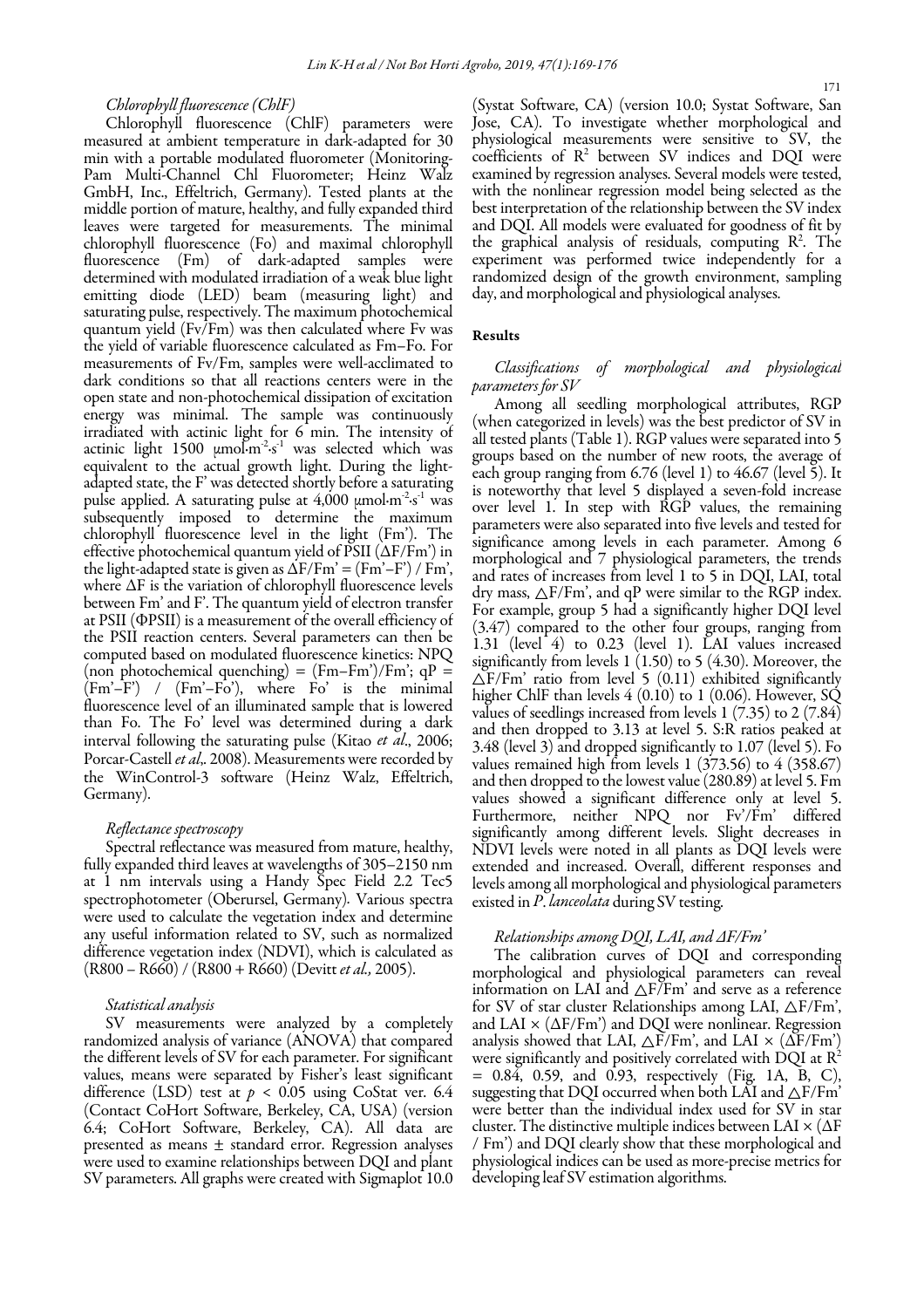| physiological parameters were separated mio the same five groups as the DQI muck |                      |                              |                       |                       |                       |
|----------------------------------------------------------------------------------|----------------------|------------------------------|-----------------------|-----------------------|-----------------------|
|                                                                                  | Level of quality     |                              |                       |                       |                       |
| Morphological index                                                              | L1                   | L2                           | L <sub>3</sub>        | L4                    | L <sub>5</sub>        |
| DQI                                                                              | $0.23 \pm 0.006$ e   | $0.34\pm0.019$ d             | $0.76 \pm 0.039c$     | $1.31 \pm 0.092 b$    | $3.47 \pm 0.310$ a    |
| RGP                                                                              | $6.76 \pm 1.667$ e   | $15.23 \pm 2.410$ d          | $24.48 \pm 3.009$ c   | $35.33\pm4.410 b$     | $46.67 \pm 3.333$ a   |
| LAI                                                                              | $1.50\pm0.279$ c     | $1.85 \pm 0.090$ bc          | $2.55 \pm 0.530$ bc   | $3.00\pm0.476$ b      | $4.30\pm0.387$ a      |
| Total dry mass (mg) <sup>y</sup>                                                 | $2.50\pm0.156$ c     | $3.65 \pm 0.042$ c           | $7.55 \pm 1.591$ bc   | $9.20 \pm 2.576$ ab   | $14.14 \pm 1.984$ a   |
| SQ                                                                               | $7.35 \pm 0.982$ ab  | 7.84±1.124 a                 | $6.38 \pm 0.135$ ab   | $4.79 \pm 1.182$ bc   | $3.13 \pm 0.547$ c    |
| S:R ratio                                                                        | $2.63 \pm 0.541$ ab  | $2.52 \pm 0.654$ ab          | $3.48\pm0.489$ a      | $2.06\pm0.498$ ab     | $1.07 \pm 0.331$ b    |
| Physiological index                                                              | L1                   | 1.2                          | L <sub>3</sub>        | L4                    | L5                    |
| $\Delta F/Fm'$                                                                   | $0.06 \pm 0.037$ d   | $0.07 \pm 0.002$ cd          | $0.08\pm0.005$ c      | $0.09\pm0.004$ b      | $0.11 \pm 0.003$ a    |
| F <sub>O</sub>                                                                   | $373.56 \pm 2.475$ a | $344.89 \pm 5.300 \text{ b}$ | $349.67\pm6.083 b$    | $358.67 \pm 7.669$ ab | $280.89 \pm 6.447$ c  |
| Fm                                                                               | 1555.11±68.850 a     | $1426.78 \pm 4.390$ a        | $1507.11 \pm 63.82$ a | $1466.67 \pm 82.99$ a | $1234.67 \pm 40.82 b$ |
| NPQ                                                                              | $2.22 \pm 0.120$ a   | $2.17\pm0.113$ a             | $1.88 \pm 0.176$ a    | $1.87 \pm 0.095$ a    | $2.26 \pm 0.121$ a    |
| Fv/Fm'                                                                           | $0.50\pm0.006$ a     | $0.50 \pm 0.013$ a           | $0.53 \pm 0.010$ a    | $0.52 \pm 0.022$ a    | $0.51 \pm 0.010$ a    |
| qP                                                                               | $0.13 \pm 0.007$ c   | $0.14\pm0.007$ bc            | $0.14\pm0.006$ c      | $0.16\pm0.009$ b      | $0.21 \pm 0.004$ a    |
| <b>NDVI</b>                                                                      | $0.80 \pm 0.005$ a   | $0.83 \pm 0.009$ a           | $0.82 \pm 0.026$ a    | $0.80 \pm 0.005$ a    | $0.75 \pm 0.011$ b    |

Table 1. Dickson quality index (DQI) values of star cluster (Pentas lanceolata) were divided into 5 levels. The remaining morphological and physiological parameters were separated into the same five groups as the DQI index

Values are means ± standard error (n=4). Within the same index, different lowercase letters among levels are significantly different at ρ ≤ 0.05 by Fisher's LSD test.<br>DQI – Dickson quality index; LAI – leaf area index; S of the dark adapted state; NPQ – nonphotochemical quenching coefficient; Fv'/Fm' – maximum quantum yield; qP – photochemical quenching coefficient; NDVI – normalized difference vegetation index.

### Discussion

Plant quality is a challenging parameter to characterize. Measurements of plant quality can be classified into three<br>categories of plant attributes: morphological, plant attributes: morphological, physiological, and performance (Ritchie et al., 2010). Some of these are not regularly measured, and performance attributes such as time to flowering after transplanting can be time-, labor-, and space-intensive. Therefore, the identification of relatively simple, precise, and nondestructive measurements to characterize quality attributes using morphological and physiological measurements that are correlated to subsequent growth is needed. Furthermore, during the selection of methods and interpretation of SV testing, the assessment of performance should be clearly separated from the assessment of field survival. Root growth potential (RGP) refers to the ability of seedlings to develop new roots and grow under favorable conditions, and is frequently used as an index for SV (Stone, 1955). A large RGP value represents vigorous roots that are capable of absorbing water and nutrients for subsequent growth, resulting in a higher survival rate and superior seedling vigor that serves as an indicator of plant survivability and adaptability after transplanting (Tsakaldimi et al., 2009). Root growth index is a quantitative expression of RGP, therefore, we carefully removed the roots from each plant's attached soil medium without damaging them at 90 d, and found that the number of new roots averaged 6.76 to 46.67 (level 1 to 5, respectively) (Tanaka et al., 1997).

DQI incorporates three parameters (seedling dry mass, sturdiness quotient, and S:R ratio) and serves as a useful indicator for quality, and is often used during seedling selection. A larger DQI value indicates a more desirable phenotype, and the greater the value of DQI, the better the SV, indicating robustness and balance in the distribution of biomass in the seedling (Scalon et al.,

2014). A smaller plant height/root collar diameter ratio indicates a sturdy plant of better quality. In addition, a small S:R ratio reveals a heavy dry mass for roots and is an indication of superior quality. DQI can also serve as a predictor for soil fertility, and poor SV may be due to limited root growth or poor soil fertility (Thompson, 1985). In our study, DQI values at levels 3 to 5 suggests it is an acceptable SV for star cluster based on our observations that some leaves looked epinastic and senescent at levels 1 and 2, but most leaves of the same plants appeared healthier and greener throughout the duration of the experiment at levels 3 to 5 (photos not shown). Thus, the general trend observed for all tested plants is that larger seedlings had better DQI values. The poor performance of smaller seedlings may be due to their relatively small RGP, leading to insufficient water uptake. DQI provides an objective rating of young plant quality by integrating morphological parameters that contribute to the perceived quality of seedlings and roots.

Measurements for plant biomass such as total dry mass are often used as indicators for seedling survival. Total dry mass is representative of the net gain of photosynthesis, and plants with higher total dry mass s have better growth potential and are of better quality (Manas et al., 2009). The accumulation of dry matter in seedlings is mainly controlled by the source and sink of photosynthesis and will have a direct impact on plant appearance; i.e., by having more leaves or higher biomass. In this study, although total seedling dry mass reflects SV and is significantly and highly correlated to DQI ( $R^2 = 0.86$ , data not shown), this measurement requires the destruction of test samples and is not suitable for star cluster SV testing. Other than total seedling dry mass, plant height and root diameter are often used to assess SV. Tall and slender seedlings have lower survival rates after transplanting (Jacobs et al., 2005). Root diameter during the nursery period can help predict future growth quality after transplanting and provides information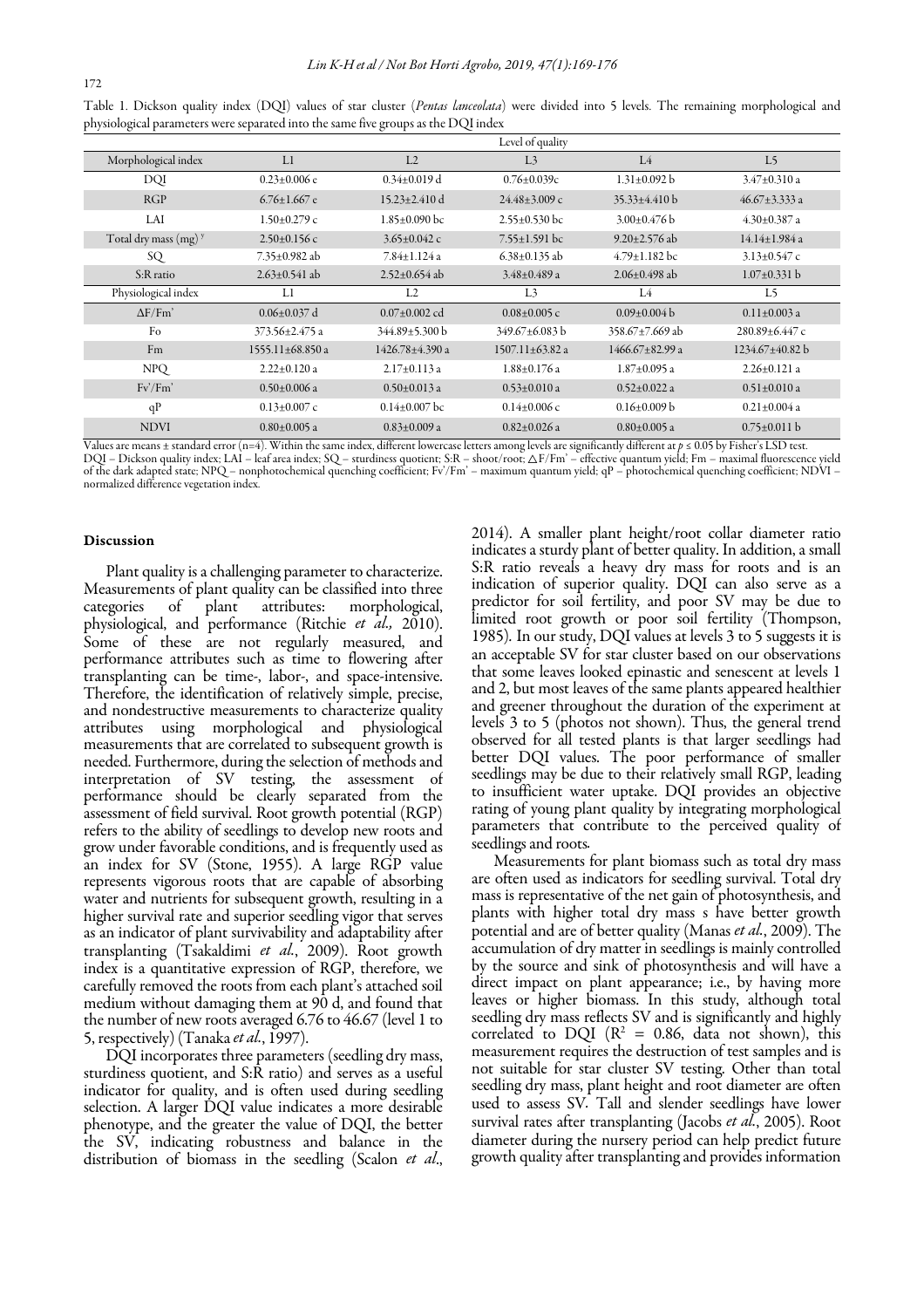

Fig. 1. Relationships between DQI and LAI (A), ∆F/Fm' (B), and LAI  $\times$  ( $\Delta F/Fm'$ ) (C) of star cluster (*Pentas lanceolata*) seedlings at 90 d. Each symbol represents one plant, and 4 plants were randomly selected from each level of quality. \*\*\*Significant at  $p \leq 0.001$ . DQI – Dickson quality index; LAI – leaf area index; △F/Fm' – effective quantum yield

on whether seedlings are solid and sturdy or lean and weak (Davis and Jacobs, 2005). This parameter represents the ability of the seedling to resist and withstand physiological damage and is often used as a SV index of the potential for growth and survival of container-grown seedlings (Wilson and Jacobs, 2006). The sturdiness quotient (SQ) can be used to evaluate seedling survival rate and growth performance. Large SQ ratios are often found in densely planted seedlings, which usually grow tall and slender. Roller (1976) discovered that black spruce seedling SQ values > 6 reflected more intolerance to strong wind, drought, and frost, resulting in substantial losses compared to seedlings with lower SQ values. In this study, seedlings with thick roots included many lateral and fibrous roots, and SQ was calculated as the seedling height divided by root collar diameter. Although the  $\mathbb{R}^2$  value between SQ and DQI of star cluster was  $0.69$  ( $p < 0.001$ , data not shown), this index is not suggested for seedling vigor tests due to mainly timeconsuming. The S:R ratio represents the dry mass ratio of shoot and root, and is an important determinant of seedling survival. Seedlings with very large S:R ratios indicate disproportionately large shoot biomass relative to roots, resulting in a disparity in water distribution and inferior quality. Alternatively, a very small S:R ratio suggests insufficient shoot growth. The S:R ratio varies according to plant type and age, but similar species often have comparable S:R ratios. Generally, older plants have larger S:R ratios while younger plants have smaller ratios (Thompson, 1985). When assessing seedling vigor of deciduous hardwoods, plants with higher quality possessed small S:R, and S:R and DQI were correlated and used as an index for quality (Wilson and Jacobs, 2006). Our study shows a significant and positive correlation ( $R^2 = 0.33$ , data not shown) between DQI and S:R in star cluster, and is not an ideal index for SV assessment due to its weak correlation value.

Leaves are the primary interface for the exchange of energy and matter between terrestrial ecosystems and the atmosphere. The most common measure of leaf quantity is leaf area index (LAI). LAI is defined as one half of the total leaf surface area divided by the ground area. LAI has been used as a land surface biophysical parameter and is a required input parameter for almost all models simulating ecosystem processes (Song, 2012). Turner et al. (1999) compared spectral vegetation indices with different radiometric correction levels across three temperate zones and found that normalized difference vegetation index (NDVI) based on surface reflectance best correlates with LAI. However, the NDVI-LAI relationship reaches an asymptote when LAI is  $> 3$ . They also found that NDVI x LAI differed between conifers and other types of trees. In our study, the NDVI-LAI relationship was weak ( $R^2 = 0.45$ ,  $p \le 0.001$ , data not shown). Unlike NDVI and other indices, when DQI and LAI were applied to the full set of data, there was a strongly significant correlation (R<sup>2</sup> =0.84,  $p$ < 0.001) between DQI and LAI (Fig.1A), showing that LAI is an accurate and nondestructive predictor of leaf SV in star cluster. Reflectance indices might be useful for measuring SV in star cluster when developing indices for nondestructive chlorophyll estimation. NDVI is used to assess chlorophyll content and can indicate photosynthetic capacity. Reflectance spectra can be affected by plant photochromes, water content, biochemical conponents, and tissue configuration (Zou et al., 2011). Photosynthetic capacity directly determines the amount of biomass; therefore, the photosynthetic response to a plant's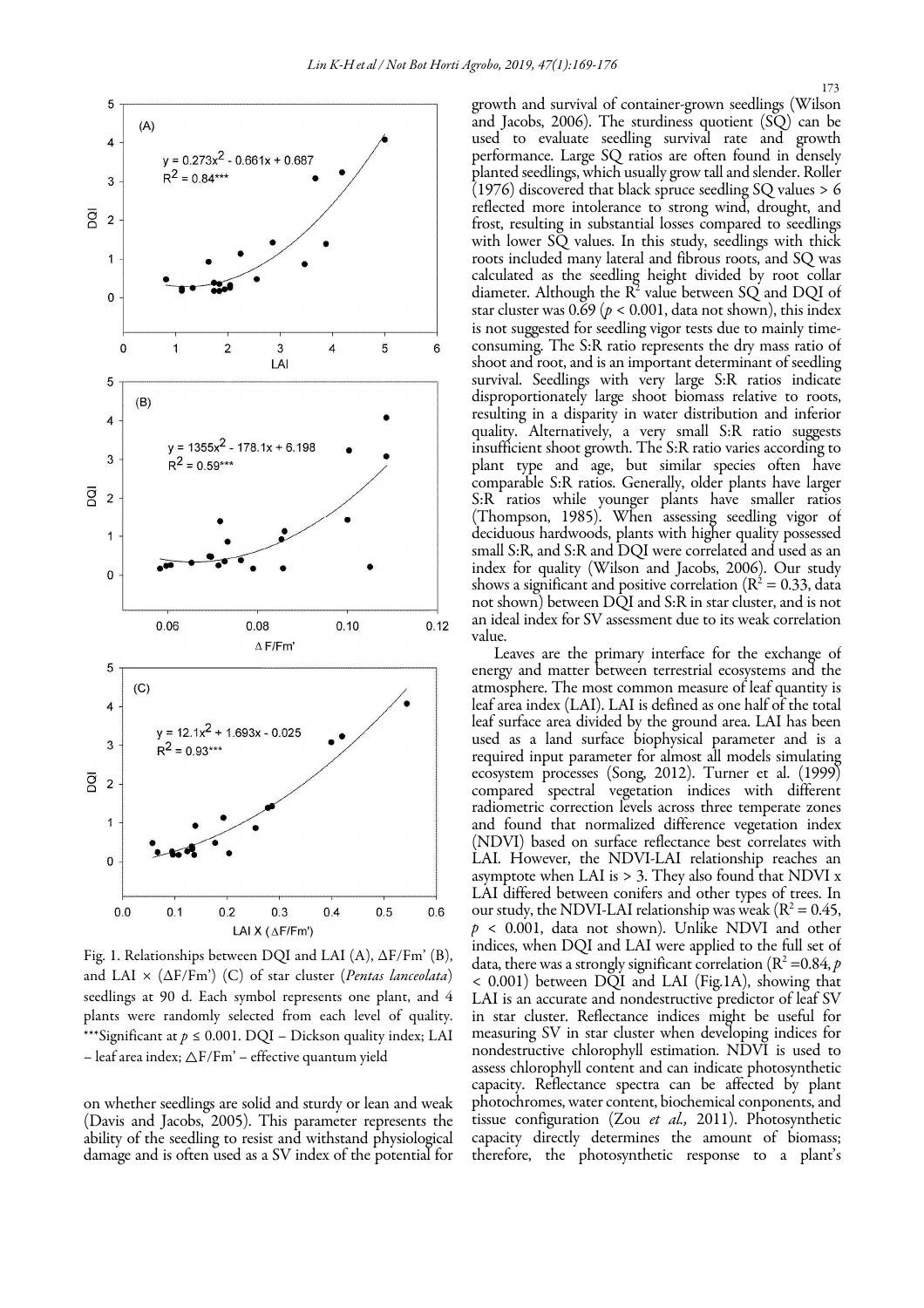environment can be considered the surviving factor for plants growing in various environments (Dillen et al., 2012). Carter (1998) reported that the efficiency of photosynthesis and stomatal conductance was increased when the NDVI value of pine canopies was  $> 0.7$ . In this study, the lower NDVI of leaves in level 5 (0.75) compared to level  $1$   $(0.8)$  indicated that fewer leaves in level  $\overline{1}$  had lower chlorophyll concentrations, which is consistent with visual observations (photos not shown). Unfortunately, NDVI was not strongly correlated to DQI ( $\mathbb{R}^2 = 0.41$ ,  $p <$ 0.001, data not shown).

Routes for light energy absorbed by Chl molecules in photosynthetic tissue are used to drive photosynthetic processes, dissipate heat, and re-emit light energy (i.e., ChlF) (Maxwell and Johnson, 2000). Measuring the yield of ChlF gives specific information about photochemical efficiency and heat dissipation. ChlF components can be used to measure different functional levels of photosynthesis, and changes in ChlF also can quickly assess plant physiological responses during stress (Laing *et al.*, 2000).  $\triangle F/Fm'$  shows the actual photochemical ability of PSII under lighted conditions and has a linear relationship with the  $CO<sub>2</sub>$ fixation rate.  $\Delta F/Fm'$  is an index of photosynthetic potential as well as the potential for photochemical dissipation, and reveals the percentage of PSII that is open and its effectiveness in capturing complexes from photo energy and later transfer to quanta (Fracheboud and Leipner, 2003).  $\Delta F/Fm'$  may fall due to a drop in either qP or Fv'/Fm', or both. When the absorbed light energy has not dissipated completely, excess energy will suppress photosynthetic system activity, causing part of the PSII reaction center to remain in a cyclic status and shut down, and lower both qp and  $\triangle F/Fm'$  values (Molina-Bravo et al., 2011). Yang et al.  $(2017)$  examined seasonal relationships between ChlF and photosynthesis at the ecosystem scales and explored how leaf ChlF was linked with canopy-scale solar‐induced ChlF in a temperate deciduous forest, suggesting that ChlF can be a powerful tool to track photosynthetic rates at leaf, canopy, and ecosystem scales. In addition, Liu et al. (2018) also reported that both solarinduced ChlF and reflectance-based vegetation indices (ie., NDVI) in winter wheat under different irrigation treatments positively and significantly correlated with root zone soil moisture for measuring vegetation variation even when the LAI or chlorophyll content was at high levels. The combined analysis of ChlF and specific leaf area help to explore the photosynthetic responses of tree species to forest tree diversity that can individuate the most suitable species composition and the structure of stands to minimize the impacts of stressful environments and climate change on forests (Pollastrini et al., 2017). In this study, seedlings with higher DQI, RGP, and LAI also had higher values of  $\Delta F$ /Fm' and qP. The reason for the increase in  $\Delta F$ /Fm' may be the increase in qP, and excess energy in PSII would be increased leading to lower Fo and Fm values. Alternatively, Fo and Fm values in level 1 declined to a larger degree than level 5, which may be due to greater photoinhibition when plants were suffering from fewer leaves and roots. Lesser numbers of leaves and roots increased the likelihood of photoinhibition, characterized by a decline in leaf ChlF, and photoinhibition generally

occurred more rapidly than in plants with more leaves. The functions of the thylakoid membrane in Chl sensitively respond to various morphological parameters and directly or indirectly affect the functioning of PSII; thus, lower ChlF values might be obtained on a plant with lesser leaves. Having fewer leaves destabilizes the PSII light system, resulting in a separation between light harvesting complex II and PSII reaction centers that raise Fo and Fm at different rates (Yamane et al., 1997).

A positive and significant correlation ( $R^2 = 0.59$ ) was observed between  $\triangle F/Fm'$  and  $DQI$  (Fig. 1B), demonstrating the applicability of the ChlF index for measuring DQI and also suggesting that  $\triangle F/Fm'$  can replace DQI for a nondestructive estimation of SV in star cluster. However, weak or nonsignificant correlations were detected between other ChlF variables and DQI (data not shown). Although Fo, Fm, Fv'/Fm', NPQ, and qP parameters are related through photochemical quenching, they were less sensitive to DQI than  $\Delta F/Fm'$ . The average time required to measure Fm', Fm, and Fo from a pre-darkadapted sample was only 1 s. This means that many hundreds of individual plants may be screened per day, providing ample opportunity for the discovery of individuals that manifest quality indicators and exhibit greater seedling vigor. Not only can simple evaluations of photosynthesis be made, but also the relationships among photosynthetic efficiency, heat dissipation, and fluorescence can be assessed. It is expected that the new index can be comprehensively used to estimate which plant contain DQI and  $\widehat{R}GP$  with high  $R^2$ . A strong and significant correlation  $(R^2=0.93, p \le 0.001)$  was found between LAI × ( $\Delta F/Fm$ ) and DQI (Fig. 1C). These potential discrepancies justify measuring both parameters simultaneously, and regression models using multiple variables performed much better than those using a single predictive variable. LAI  $\times$ (∆F/Fm') was predicted using duplex data from validation datasets, predictions were compared to actually measured DQI and RGP values of star cluster, and SV indices were predicted.

#### Conclusions

This study provides evidence that morphological and physiological levels can improve SV in star clusterin a screen house. The newly developed regression models for evaluating SV are linked to nondestructive measurements of large-scale seedling vigor in bedded ornamental plants grown in an open field. However, these data still reflect the morphological and physiological attributes that contribute to our perception of crop quality and subsequent growth in outdoor planting sites (Currey et al., 2012). Additional opportunities exist to modify DQI to include a broader suite of traits of interest (e.g., branch and/or node numbers) to floriculture crop producers or emphasize important traits. Furthermore, variables could be weighted with coefficients to emphasize or deemphasize traits based on relevance. The formula for LAI  $\times$  ( $\Delta$ F/Fm'), as used in our research, can be used as a starting point and could be modified to include or weight other variables of interest. Currently, we are using these values to select for photosynthetic capacity in plants for stress tolerance.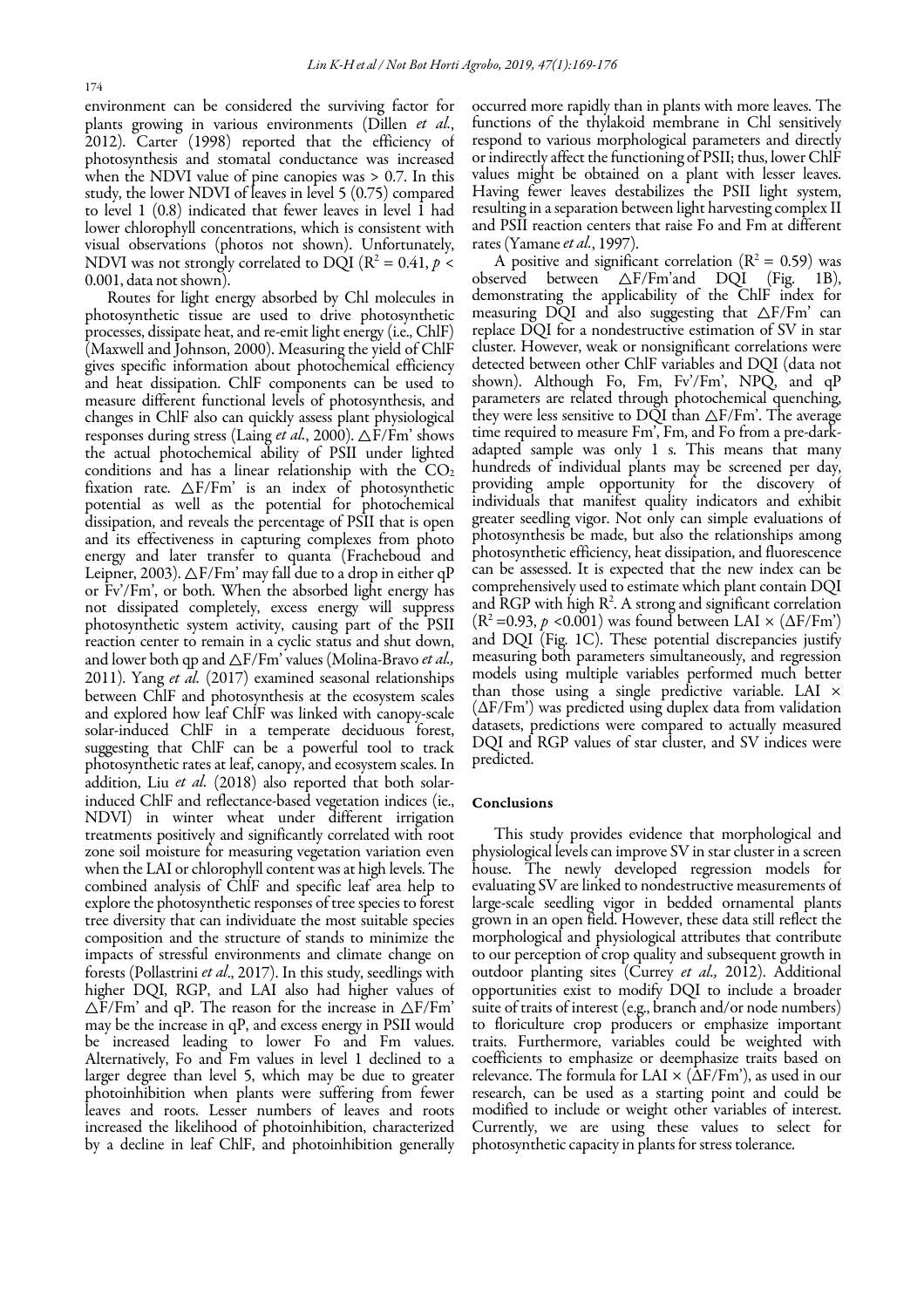## Acknowledgements

This work was financially supported by the National Taiwan University from Excellence Research Program - Core Consortiums under the project of "Sustainable approach of water resources - Development and application of sponge city and bionic system technologies" (NTUCCP-107L891308) within the framework of the Higher Education Sprout Project by the Ministry of Education (MOE) and "Bridging water, energy and food nexus: Developing methodologies, risk management systems, substantive solutions and decision tools" (107-2627-M-002-015) by Ministry of Science and Technology (MOST) in Taiwan.

## References

- Carter GA (1998). Reflectance wavebands and indices for remote estimation of photosynthesis and stomatal conductance in pine canopies. Remote Sensing of Environment 63:61-72.
- Chiu YC, Hsu WC, Chang YC (2015). Detecting cabbage seedling diseases by using chlorophyll fluorescence. Engineering in Agriculture, Environment and Food Food 8:95-100.
- Currey CJ, Hutchinson VA, Lopez RG (2012). Growth, morphology, and quality of rooted cuttings of several herbaceous annual bedding plants are influenced by photosynthetic daily light integral during root development. HortScience 47:25-30.
- Davis AS, Jacobs DF (2005). Quantifying root system quality of nursery seedlings and relationship to outplanting performance. New Forests 30:295-311.
- Demmig-Adams B, Adams WW, Barker DH, Logan BA, Bowlong DR, Verhoeven AS (1996). Using chlorophyll fluorescence to assess the fraction of absorbed light allocated to thermal dissipation of excess excitation. Physiologia Plantarum 98:253-264.
- Devitt DA, Morris RL, Fenstermaker LK (2005). Foliar damage, spectral reflectance, and tissue ion concentrations of trees sprinkle irrigated with waters of similar salinity but different chemical composition. HortScience 40:819-826.
- Dickson A, Leaf AL, Hosner JF (1960). Quality appraisal of white spruce and white pine seedling stock in nurseries. The Forestry Chronicle 36:10-13.
- Dillen SY, Beeck MO, Hufkens K (2012). Seasonal patterns of foliar reflectance in relation to photosynthetic capacity and color index in two co-occurring tree species, Quercus rubra and Betula papyrifera. Agricultural and Forest Meteorology 160:60-68.
- Ellison DS, Schutzki R, Pascal N, Cregg B (2016). Root growth potential, water relations and carbohydrate status of ash alternative species following pre-plant storage. Urban Forestry & Urban Greening 18:59- 64.
- Facchi A, Baroni G, Boschetti M, Gandolfi C (2010). Comparing optical and direct methods for leaf area index determination in a maize crop. Journal of Agricultural Engineering 41:33-40.
- Fracheboud Y, Leipner J (2003). The application of chlorophyll fluorescence to study light, temperature, and drought stress. In: DeEll JR, Toivonen PM (Eds). Practical Applications of Chlorophyll Fluorescence in Plant Biology, Kluwer, Dordrecht pp 125-150.
- Huang C, Zhao S, Wang L, Anjum S, Chen M,Zou C (2013). Alteration in chlorophyll fluorescence, lipid peroxidation and antioxidant enzymes activities in hybrid ramie (Boehmeria nivea L.) under drought stress. Australian Journal of Crop Science 7:594-599.
- Jacobs DF, Salifu KF, Seifert JR (2005). Relative contribution of initial root and shoot morphology in predicting field performance of hardwood seedlings. New Forests 30:235-251.
- Kitao M, Lei TT, Koike T, Tobita H, Maruyama Y (2006). Tradeoff between shade adaptation and mitigation of photoinhibition in leaves of Quercus mongolica and Acer mono acclimated to deep shade. Tree Physiology 26:441-448.
- Kowalczyk K, Sieczko L, Goltsev V, Kalaji HM, Gajc-Wolska J, Gajewski M, … Cetner MD (2018). Relationship between chlorophyll fluorescence parameters and quality of the fresh and stored lettuce (Lactuca sativa L.). Scientia Horticulturae 235:70-77.
- Laing W, Greer D, Sun O, Beets P, Lowe A, Payn T (2000). Physiological impacts of magnesium (Mg) deficiency in Pinus radiata: Growth and photosynthesis. The New Phytologist 146:47-57.
- Levizou E, Drilias P, Psaras GK, Maneta Y (2005). Nondestructive assessment of leaf chemistry and physiology through spectral reflectance measurements may be misleading when changes in trichome density cooccur. New Phytologist 165:463-472.
- Liu L, Yang X, Zhou H, Liu S, Zhou L, Li X, Yang J, Wu J (2018). Relationship of root zone soil moisture with solar-induced chlorophyll fluorescence and vegetation indices in winter wheat: A comparative study based on continuous ground-measurements. Ecological Indicators 90: 9-17.
- Manas P, Castro E, Heras J (2009). Quality of maritime pine (Pinus pinaster Ait.) seedlings using waste materials as nursery growing media. New Forests 37:295-311.
- Mattsson A (1997). Predicting field performance using seedling quality assessment. New Forests 13:227-252.
- Maxwell K, Johnson GN (2000). Chlorophyll fluorescence-a practical guide. Journal of Experimental Botany 51:659-668.
- Molina BR, Arellano C, Sosinski BR, Fernandez GE (2011). A protocol to assess heat tolerance in a segregating population of raspberry using chlorophyll fluorescence. Scientia Horticulturae 130:524-530.
- Pollastrini M, Nogales A, Benavides R, Bonal D, Finer L, Radoglou K, Bussotti F (2017). Tree diversity affects chlorophyll a fluorescence and other leaf traits of tree species in a boreal forest. Tree Physiology 37:199- 208.
- Porcar CA, Pfündel E, Korhonen JF, Juurola E (2008). A new monitoring PAM fluorometer (MONI-PAM) to study the short- and long-term acclimation of photosystem II in field conditions. Photosynthesis Research 96:173-179.
- Radoglou K, Raftoyannis Y (2002). The impact of storage, desiccation and planting date on seedling quality and survival of woody plant species. Forestry 75:179-190.
- Raymond FK, Roger NC (1999). Spectroscopic determination of leaf biochemistry using band depth analysis of absorption features and stepwise multiple linear regression. Remote Sensing of Environment 67:267-287.
- Ritchie GA, Landis TD, Dumroese RK, Haase DL (2010). Assessing plant quality. In: Landis TD, Dumroese RK, Haase DL (Eds). The container